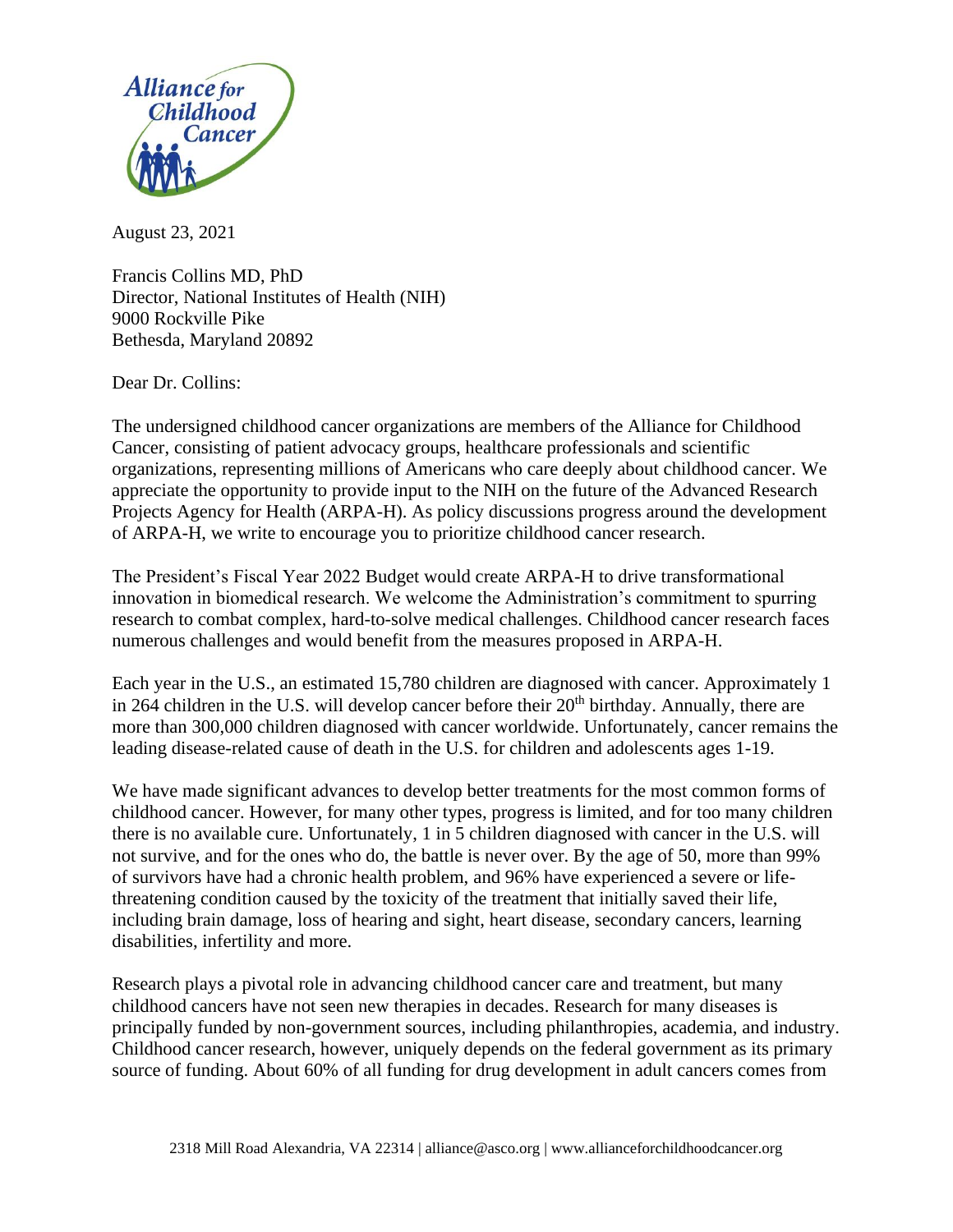

pharmaceutical companies, but for kids, almost none. Innovative programs like ARPA-H have the potential to fill this funding gap.

Thank you for your consideration. The Alliance for Childhood Cancer welcomes the opportunity to discuss the unique challenges of childhood cancer research and how ARPA-H can further spur innovation for kids with cancer and childhood cancer survivors. Please contact Sarah Milberg, Co-Chair of the Alliance for Childhood Cancer, at [smilberg@allianceforchildhoodcancer.org,](mailto:smilberg@allianceforchildhoodcancer.org) or Dr. Michael Link, Co-Chair of the Alliance for Childhood Cancer, at [mlink@stanford.edu,](mailto:mlink@stanford.edu) for any additional information.

Sincerely,

## **The Alliance for Childhood Cancer**

American Academy of Pediatrics American Association for Cancer Research American Cancer Society Cancer Action Network American Childhood Cancer Organization American Society of Pediatric Hematology/Oncology The Andrew McDonough B+ Foundation Association for Clinical Oncology Association of Pediatric Hematology/Oncology Nurses Association of Pediatric Oncology Social Workers Children's Brain Tumor Foundation Children's Cancer Cause Children's Cancer Research Fund Children's Oncology Group Leukemia & Lymphoma Society Mattie Miracle Cancer Foundation National Brain Tumor Society Pediatric Brain Tumor Foundation Rally Foundation for Childhood Cancer Research Sarcoma Foundation of America St. Baldrick's Foundation St. Jude Children's Research Hospital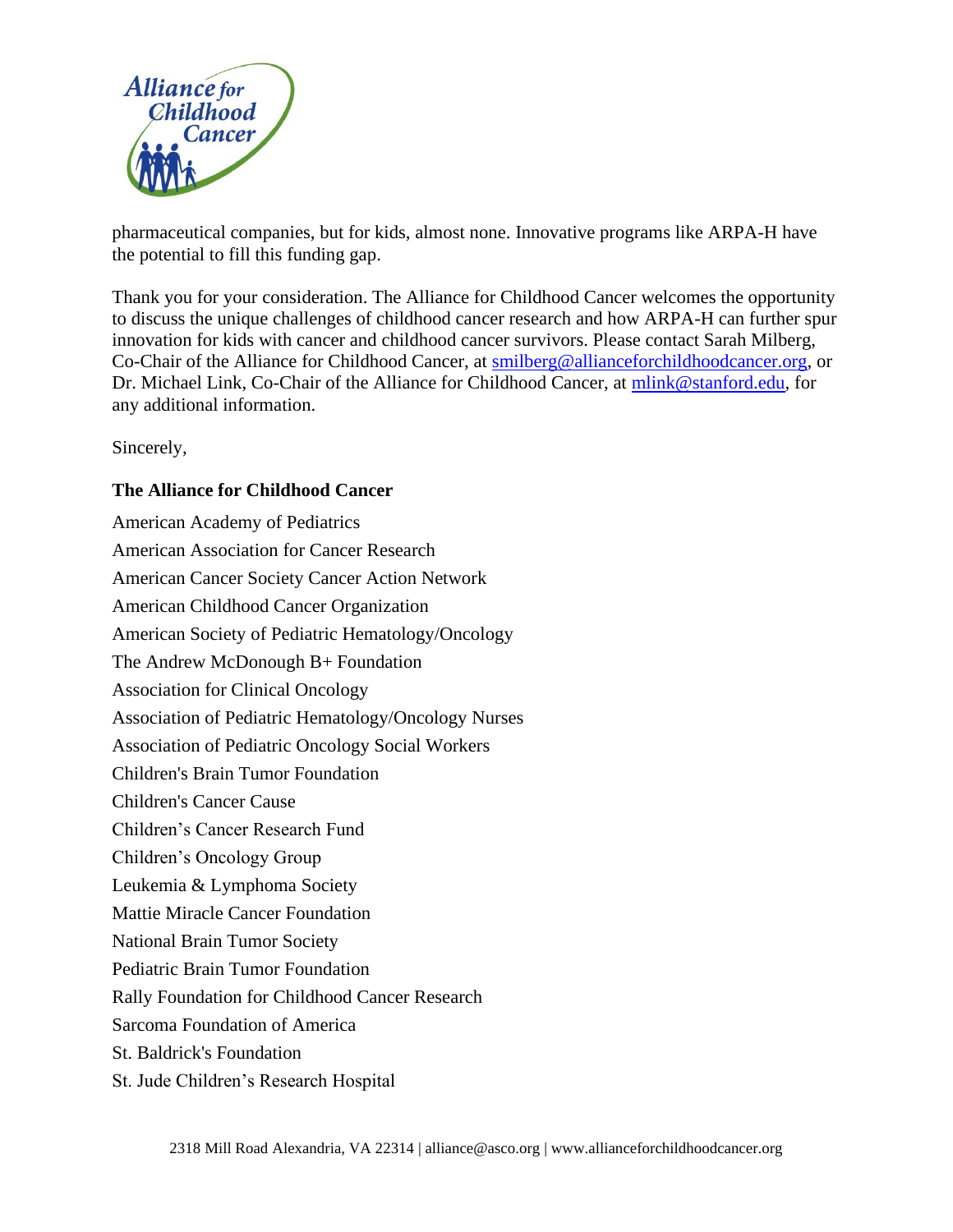

July 16, 2021

The Honorable Diana DeGette The Honorable Fred Upton United States House of Representatives United States House of Representatives 2111 Rayburn House Office Building 2183 Rayburn House Office Building Washington, DC 20515 Washington, DC 20515

Dear Representative DeGette and Representative Upton:

The undersigned childhood cancer organizations are members of the Alliance for Childhood Cancer, consisting of patient advocacy groups, healthcare professionals and scientific organizations, representing millions of Americans who care deeply about childhood cancer. We appreciate the opportunity to provide input on the future of the Advanced Research Projects Agency for Health (ARPA-H). As policy discussions progress around the development of ARPA-H, we write to encourage you to prioritize childhood cancer research.

The President's Fiscal Year 2022 Budget would create ARPA-H to drive transformational innovation in biomedical research. We welcome the Administration's commitment to spurring research to combat complex, hard-to-solve medical challenges. Childhood cancer research faces numerous challenges and would benefit from the measures proposed in ARPA-H.

Each year in the U.S., an estimated 15,780 children are diagnosed with cancer. Approximately 1 in 264 children in the U.S. will develop cancer before their  $20<sup>th</sup>$  birthday. Annually, there are more than 300,000 children diagnosed with cancer worldwide. Unfortunately, cancer remains the leading disease-related cause of death in the U.S. for children and adolescents ages 1-19.

We have made significant advances to develop better treatments for the most common forms of childhood cancer. However, for many other types, progress is limited, and for too many children there is no available cure. Unfortunately, 1 in 5 children diagnosed with cancer in the U.S. will not survive, and for the ones who do, the battle is never over. By the age of 50, more than 99% of survivors have had a chronic health problem, and 96% have experienced a severe or lifethreatening condition caused by the toxicity of the treatment that initially saved their life, including brain damage, loss of hearing and sight, heart disease, secondary cancers, learning disabilities, infertility and more.

Research plays a pivotal role in advancing childhood cancer care and treatment, but many childhood cancers have not seen new therapies in decades. Research for many diseases is principally funded by non-government sources, including philanthropies, academia, and industry. Childhood cancer research, however, uniquely depends on the federal government as its primary source of funding. About 60% of all funding for drug development in adult cancers comes from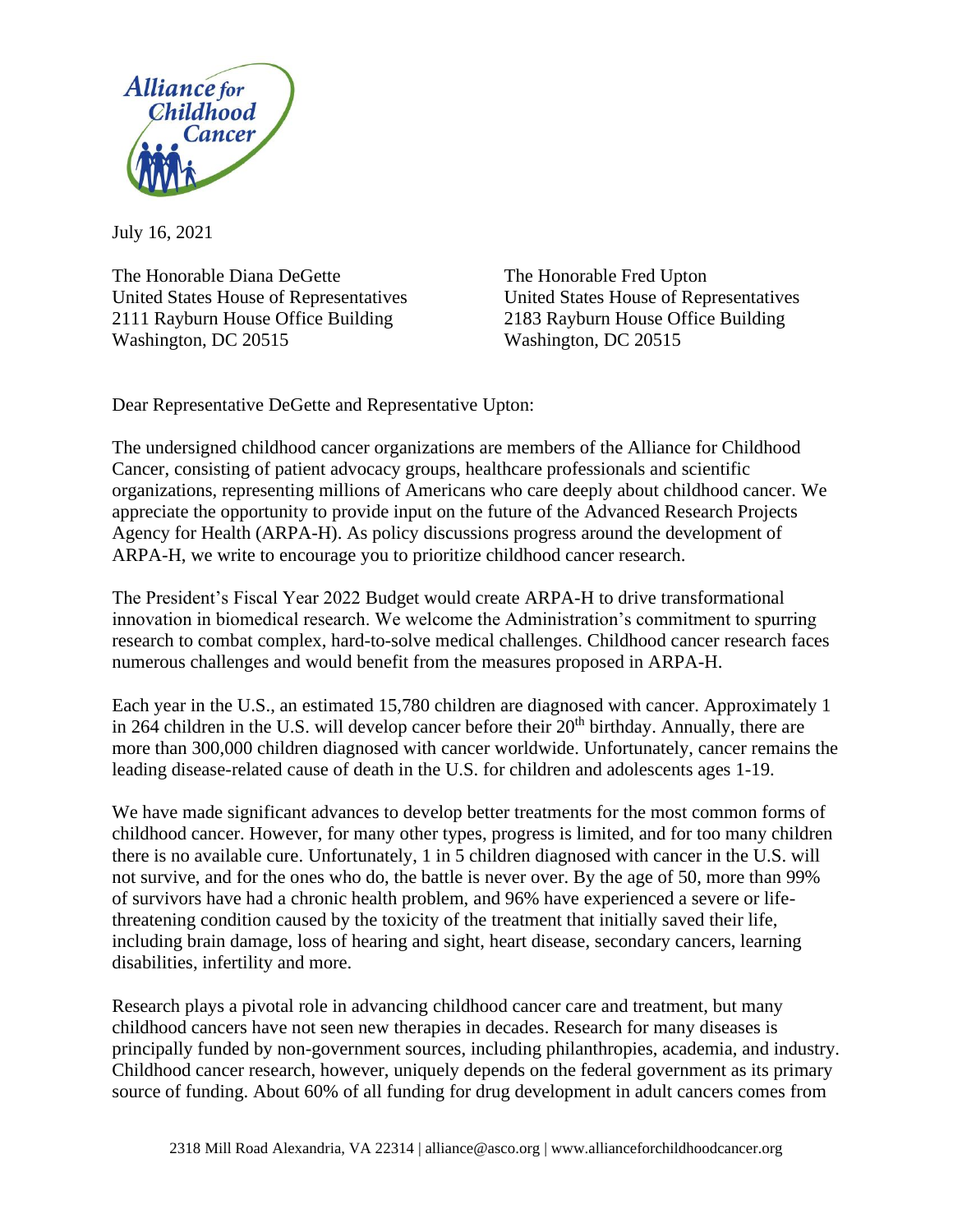

pharmaceutical companies, but for kids, almost none. Innovative programs like ARPA-H have the potential to fill this funding gap.

Thank you for your consideration. The Alliance for Childhood Cancer welcomes the opportunity to discuss the unique challenges of childhood cancer research and how ARPA-H can further spur innovation for kids with cancer and childhood cancer survivors. Please contact Sarah Milberg, Co-Chair of the Alliance for Childhood Cancer, at [smilberg@allianceforchildhoodcancer.org](mailto:smilberg@allianceforchildhoodcancer.org) for any additional information.

Sincerely,

## **The Alliance for Childhood Cancer**

American Academy of Pediatrics American Association for Cancer Research American Cancer Society Cancer Action Network American Childhood Cancer Organization American Society of Pediatric Hematology/Oncology The Andrew McDonough B+ Foundation Association for Clinical Oncology Association of Pediatric Hematology/Oncology Nurses Association of Pediatric Oncology Social Workers Children's Brain Tumor Foundation Children's Cancer Cause Children's Cancer Research Fund Children's Oncology Group Leukemia & Lymphoma Society Mattie Miracle Cancer Foundation National Brain Tumor Society Pediatric Brain Tumor Foundation Rally Foundation for Childhood Cancer Research Sarcoma Foundation of America St. Baldrick's Foundation St. Jude Children's Research Hospital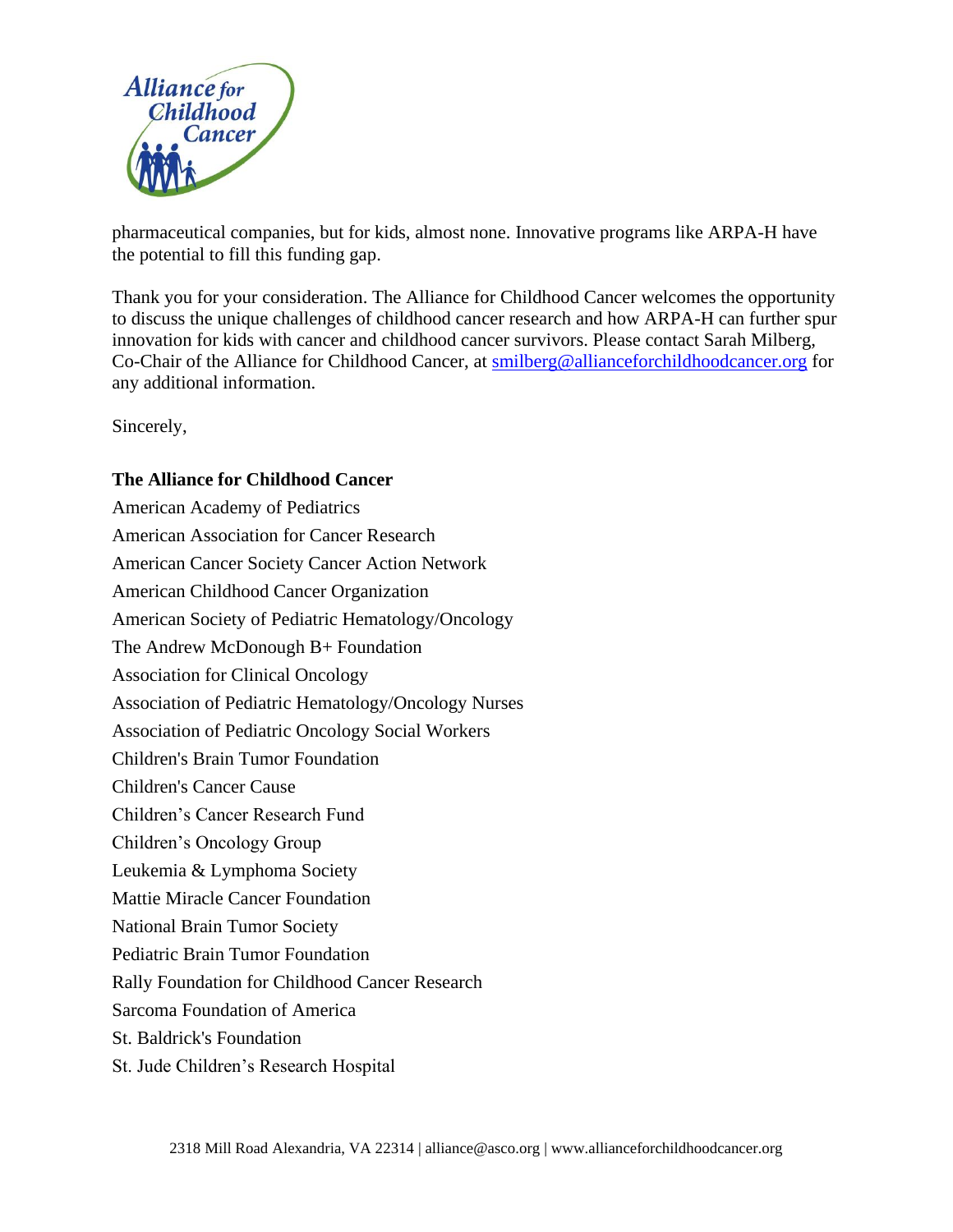![](_page_4_Picture_0.jpeg)

July 7, 2021

Dr. Eric S. Lander **Director** Office of Science and Technology Policy Executive Office of the President Eisenhower Executive Office Building 1650 Pennsylvania Avenue NW Washington, DC 20504

Dear Dr. Lander,

The undersigned childhood cancer organizations are members of the Alliance for Childhood Cancer, consisting of patient advocacy groups, healthcare professionals and scientific organizations, representing millions of Americans who care deeply about childhood cancer. As policy discussions progress around the development of the Advanced Research Projects Agency for Health (ARPA-H), we write to encourage the Office of Science and Technology Policy (OSTP) to prioritize childhood cancer research and to request a meeting to further discuss the importance of this initiative for childhood cancer research.

The President's Fiscal Year 2022 Budget would create ARPA-H to drive transformational innovation in biomedical research. We welcome the Administration's commitment to spurring research to combat complex, hard-to-solve medical challenges. Childhood cancer research faces numerous challenges and would benefit from the measures proposed in ARPA-H.

Each year in the U.S., an estimated 15,780 children are diagnosed with cancer. Approximately 1 in 264 children in the U.S. will develop cancer before their  $20<sup>th</sup>$  birthday. Annually, there are more than 300,000 children diagnosed with cancer worldwide. Unfortunately, cancer remains the leading disease-related cause of death in the U.S. for children and adolescents ages 1-19.

We have made significant advances to develop better treatments for the most common forms of childhood cancer. However, for many other types, progress is limited, and for too many children there is no available cure. Unfortunately, 1 in 5 children diagnosed with cancer in the U.S. will not survive, and for the ones who do, the battle is never over. By the age of 50, more than 99% of survivors have had a chronic health problem, and 96% have experienced a severe or lifethreatening condition caused by the toxicity of the treatment that initially saved their life, including brain damage, loss of hearing and sight, heart disease, secondary cancers, learning disabilities, infertility and more.

Research plays a pivotal role in advancing childhood cancer care and treatment, but many childhood cancers have not seen new therapies in decades. Research for many diseases is